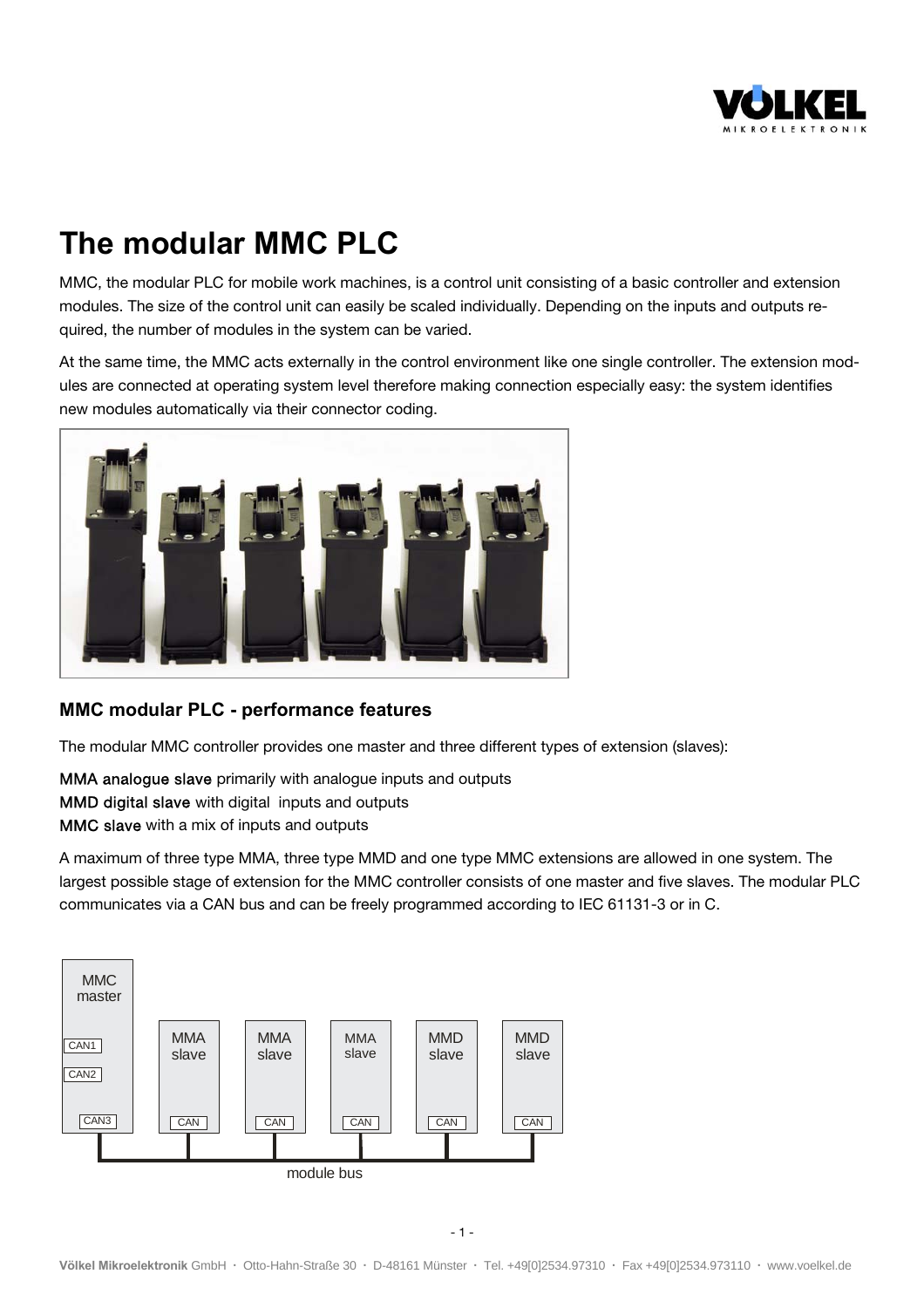

#### **MMC modular PLC - usable inputs and outputs**

|                       | <b>MMC</b>   | <b>MMA</b>     | <b>MMD</b>    |
|-----------------------|--------------|----------------|---------------|
|                       | master/slave | analogue slave | digital slave |
| Analogue inputs       |              |                |               |
| Frequency inputs      |              |                |               |
| Digital switch inputs | 12           |                | 16            |
| Proportional outputs  |              | 8              |               |
| Switch outputs        |              |                | 18            |
| <b>CAN</b> interfaces | ŋ            |                |               |
| RS232 interfaces      |              |                |               |

#### **MMC modular PLC - safety structure:**

- Microcontroller with an internal watchdog
- Additional external watchdog with a time window
- Microcontroller and external watchdog, each with separate voltage regulation and cycle generation
- Additional means of switching off using a safety relay according to the principle of closed circuit current
- Reverse measurement of all outputs
- Activation input for direct supply and shut-down of the microcontroller, watchdog and safety relay

#### **MMC, MMA and MMD structural diagram:**

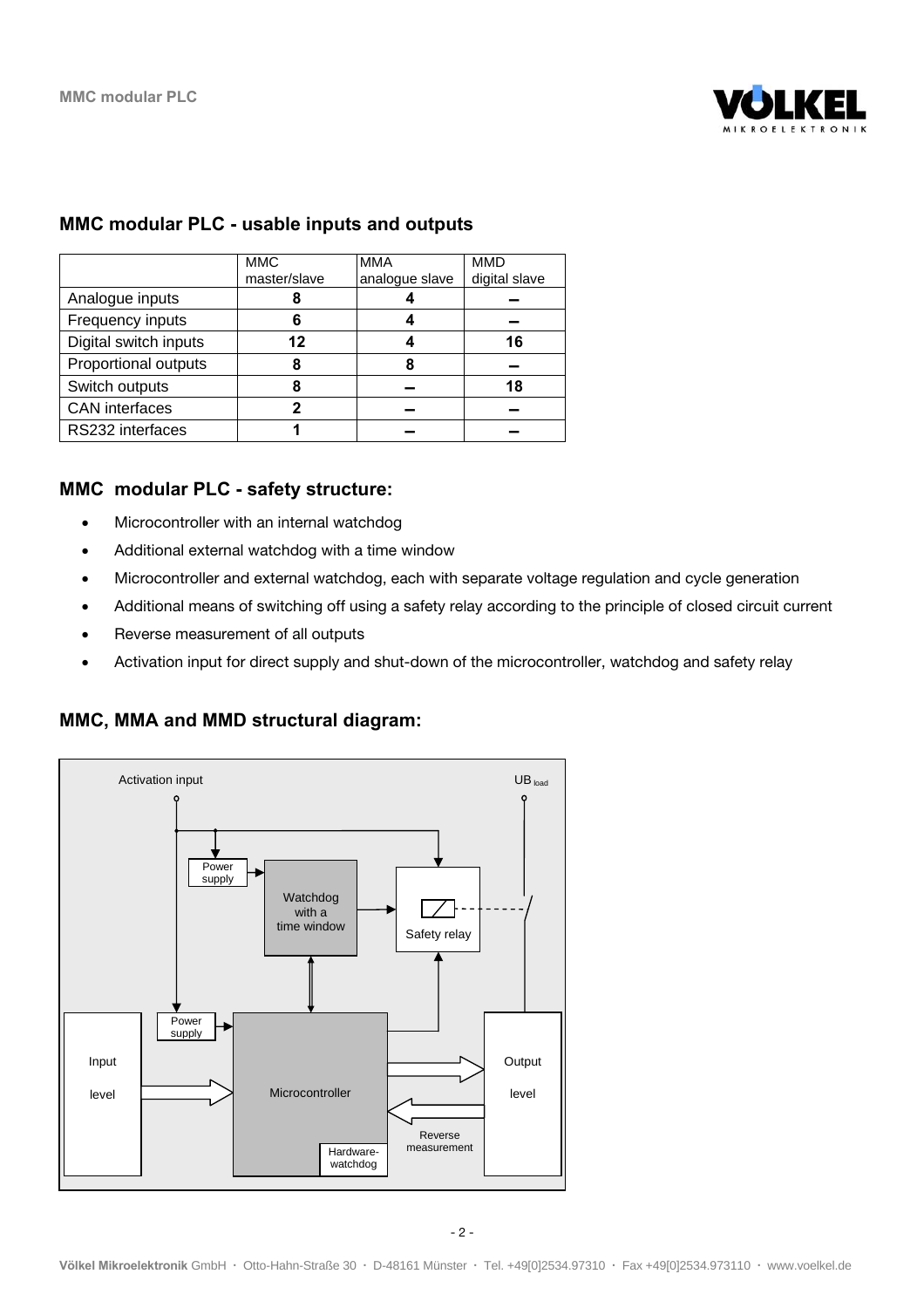

#### **MMC – connection diagram**

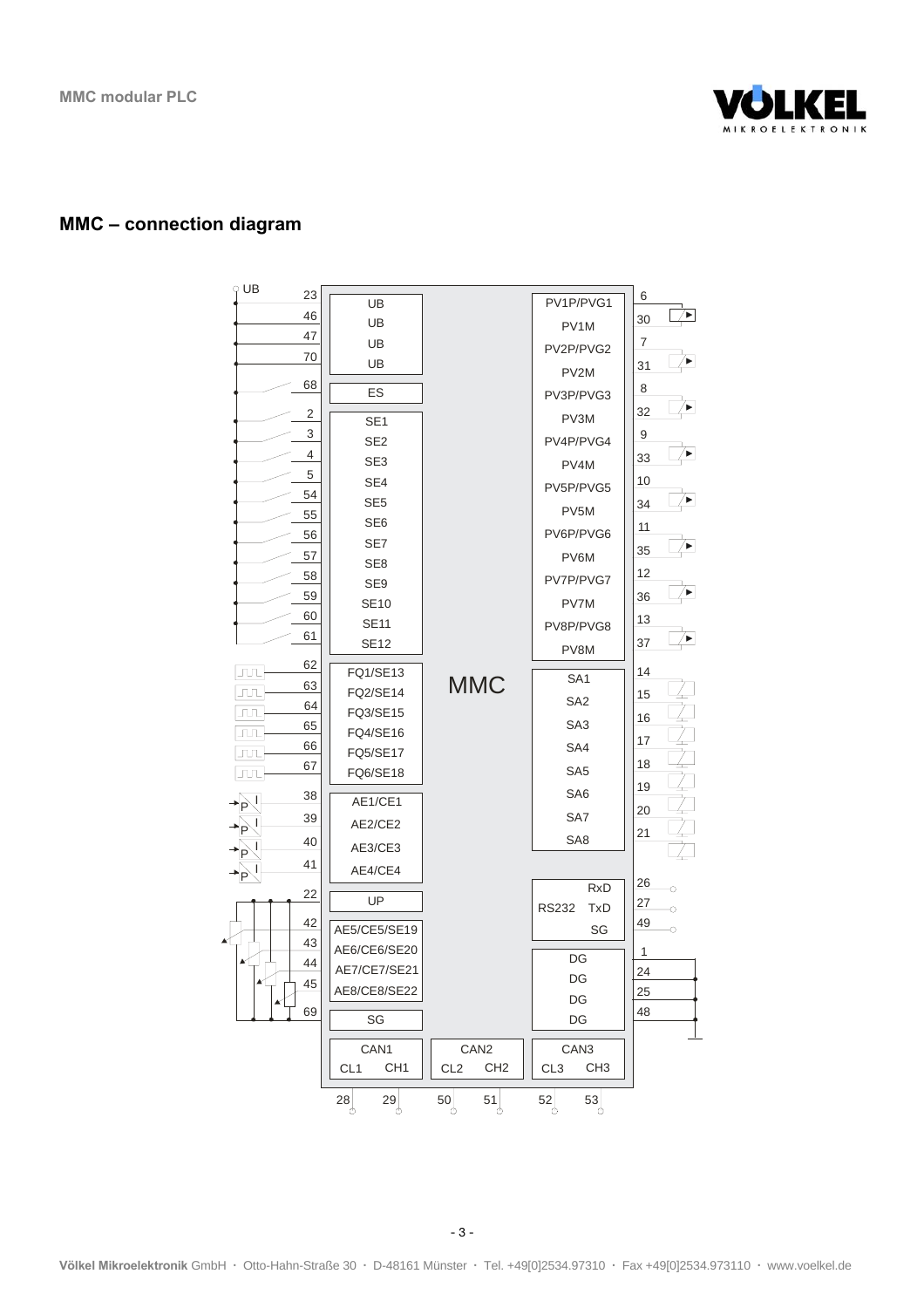

#### **MMA – connection diagram**



Völkel Mikroelektronik GmbH · Otto-Hahn-Straße 30 · D-48161 Münster · Tel. +49[0]2534.97310 · Fax +49[0]2534.973110 · www.voelkel.de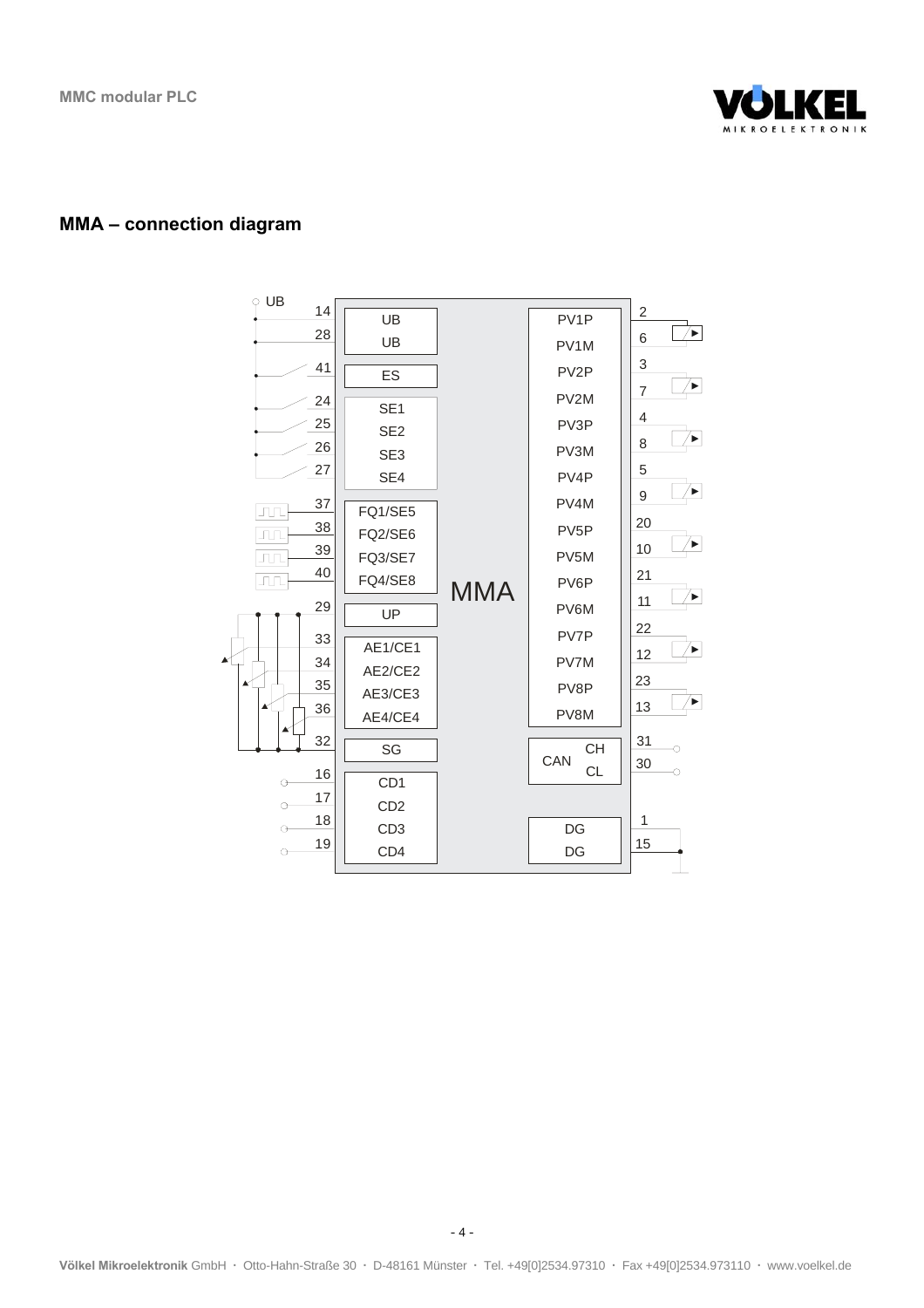

### **MMD – connection diagram**

| UB                 |                 |     |                 |                |
|--------------------|-----------------|-----|-----------------|----------------|
| 14                 | UB              |     | SA <sub>1</sub> | 2              |
| 28                 | UB              |     | SA <sub>2</sub> | 3              |
| 42                 | UB              |     | SA <sub>3</sub> | $\overline{4}$ |
| 41                 | ES              |     | SA4             | 5              |
| 33                 | SE <sub>1</sub> |     | SA <sub>5</sub> | 6              |
| 34                 | SE <sub>2</sub> |     | SA <sub>6</sub> | 7              |
| 35                 | SE <sub>3</sub> |     | SA7             | 8              |
| 36                 | SE4             |     | SA <sub>8</sub> | 9              |
| 37                 | SE <sub>5</sub> |     |                 | 10             |
| 38                 | SE <sub>6</sub> |     | SA <sub>9</sub> | 11             |
| 39                 | SE7             |     | <b>SA10</b>     | 12             |
| 40                 | SE <sub>8</sub> |     | <b>SA11</b>     |                |
| 24                 | SE9             | MMD | <b>SA12</b>     | 13             |
| 25                 | <b>SE10</b>     |     | <b>SA13</b>     | 15             |
| 26                 | <b>SE11</b>     |     | <b>SA14</b>     | 29             |
| 27                 | <b>SE12</b>     |     | SA15/SE13       | 20             |
|                    |                 |     | SA16/SE14       | 21             |
|                    |                 |     | SA17/SE15       | 22             |
|                    |                 |     |                 | 23             |
|                    |                 |     | SA18/SE16       |                |
|                    |                 |     | <b>CH</b>       | 31<br>∩        |
| 16<br>O-           | CD <sub>1</sub> |     | CAN<br>CL       | 30<br>О        |
| 17<br><sub>O</sub> | CD <sub>2</sub> |     |                 |                |
| 18<br>O-           | CD <sub>3</sub> |     | SG              | 32<br>O        |
| 19<br>О            | CD4             |     | DG              | 1              |
|                    |                 |     |                 |                |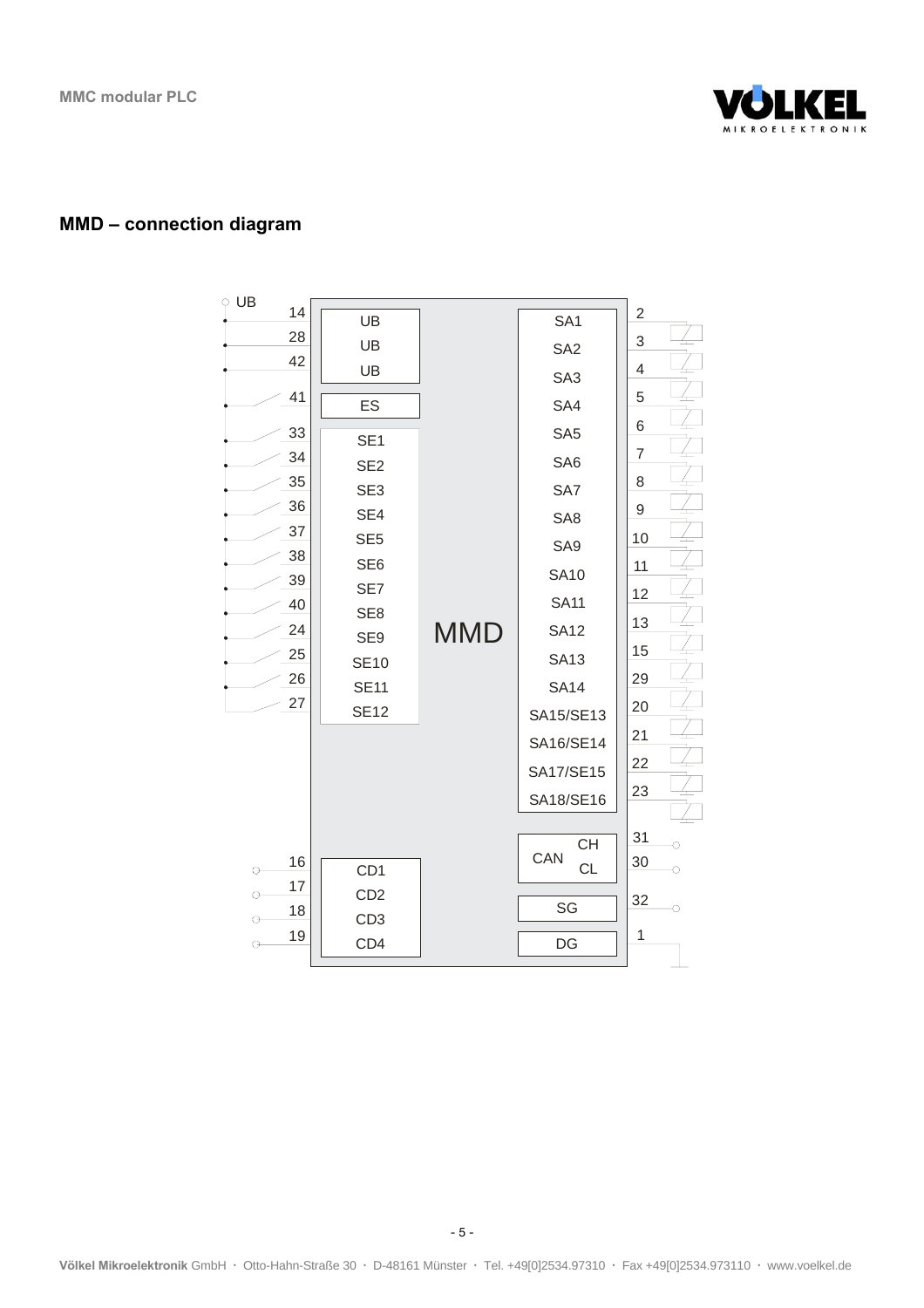

# **MMC modular PLC – common technical data**

| Housing                               | Aluminium housing with a ventilation membrane<br>Protection system IP65, IP69K                                                                                                                     | (DIN 40050, DIN EN 60529)                                                                                                                                         |
|---------------------------------------|----------------------------------------------------------------------------------------------------------------------------------------------------------------------------------------------------|-------------------------------------------------------------------------------------------------------------------------------------------------------------------|
| Power supply:                         | $UB = 8  32V$                                                                                                                                                                                      |                                                                                                                                                                   |
| Working temperature range:            | -40  85°C (housing temperature)                                                                                                                                                                    |                                                                                                                                                                   |
| Safety:                               | Microcontroller watchdog,<br>Safety cut-off via an external watchdog and relay<br>No plug-in components<br>Reverse pole protection<br>Ventilation membrane<br>Protection categories IP65 and IP69K |                                                                                                                                                                   |
| EMC:                                  | Road vehicles:<br>Directive 72/245/EEC (95/54/EC)<br>ISO 10605, ISO 7637-1,<br>ISO 7637-2, ISO 7637-3                                                                                              |                                                                                                                                                                   |
|                                       | Construction machinery:<br>DIN EN 13309, ISO 7637-3                                                                                                                                                |                                                                                                                                                                   |
|                                       | Agricultural and forestry vehicles:<br>Directive 75/322/EEC, (2001/3/EC)<br>DIN EN ISO 14982, ISO 7637-3                                                                                           |                                                                                                                                                                   |
|                                       | Industrial use:<br>DIN EN 61000-6-2, DIN EN 61000-6-4                                                                                                                                              |                                                                                                                                                                   |
| Mechanical, climatic<br>load capacity | Cold:<br>Dry heat:<br>Oscillation:<br>Temperature change:<br>Shock:<br>Permanent shock:<br>Damp heat:<br>Free falling:                                                                             | DIN EN 60068-2-1<br>DIN EN 60068-2-2<br>DIN EN 60068-2-6<br>DIN EN 60068-2-14<br>DIN EN 60068-2-27<br>DIN EN 60068-2-29<br>DIN EN 60068-2-30<br>DIN EN 60068-2-32 |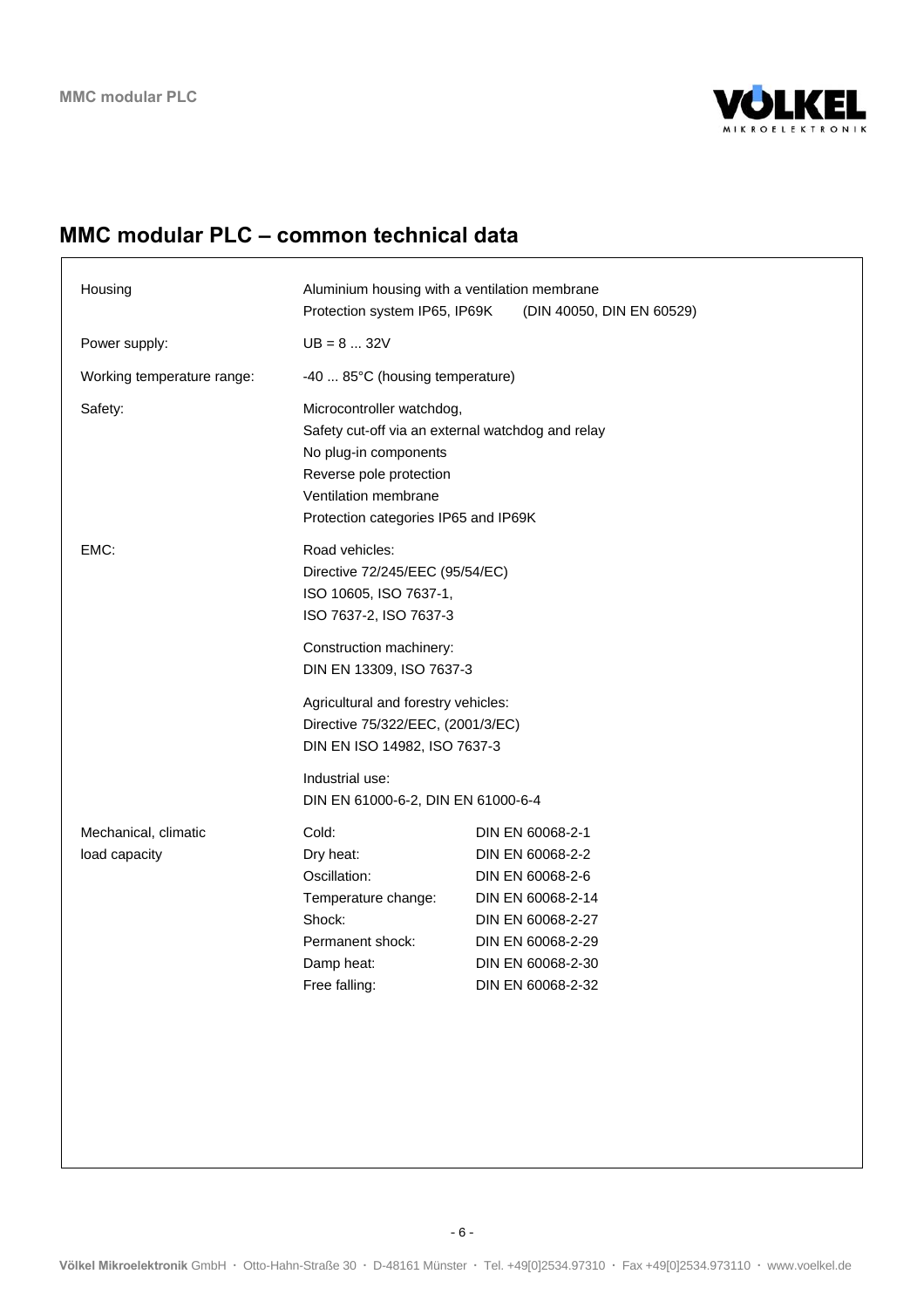

## **MMC master/slave – technical data**

| Dimensions:          | (W/H/D) 188.5mm x 52mm x 140mm                                                                                                                                                                                                                                                                                                                                                                                                                                                                                      |  |
|----------------------|---------------------------------------------------------------------------------------------------------------------------------------------------------------------------------------------------------------------------------------------------------------------------------------------------------------------------------------------------------------------------------------------------------------------------------------------------------------------------------------------------------------------|--|
| Weight:              | Approx. 900g                                                                                                                                                                                                                                                                                                                                                                                                                                                                                                        |  |
| Plug connections:    | 70-pin multiple plug, AMP 1-963484-1                                                                                                                                                                                                                                                                                                                                                                                                                                                                                |  |
| Current consumption: | Approx. 160mA at 12V, maximum allowable total current: 25A                                                                                                                                                                                                                                                                                                                                                                                                                                                          |  |
| Microcontroller:     | 1x Infineon SAK XC2287 / 80MHz                                                                                                                                                                                                                                                                                                                                                                                                                                                                                      |  |
| Program memory:      | 768 kbytes flash EPROM (microcontroller)<br>1 Mbyte flash EPROM (external)                                                                                                                                                                                                                                                                                                                                                                                                                                          |  |
| Data memory:         | 83 kbytes RAM (microcontroller)<br>1 Mbyte RAM (external)                                                                                                                                                                                                                                                                                                                                                                                                                                                           |  |
| Parameter memory:    | 8 kbytes EEPROM                                                                                                                                                                                                                                                                                                                                                                                                                                                                                                     |  |
| Inputs:              | 12 switch inputs<br>of which four are individually reversible between pull up and pull down<br>and eight fixed with pull down<br>4.2 k $\Omega$ pull down/pull up resistors<br>Adjustable switching thresholds in the range between 0  32V                                                                                                                                                                                                                                                                          |  |
|                      | frequency inputs, $f_{max} = 10kHz$<br>Switching between pull up and pull down possible in a group of four as well as<br>twice individually.<br>4.1 k $\Omega$ pull down/pull up resistors<br>Two pairs can respectively alternatively be used as one shaft encoder input<br>Commonly adjustable switching thresholds for a group of four as well as twice<br>individually in the -0.2 +18V range.<br>Can also be used as digital switch inputs with adjustable switching thresholds in<br>the $0 \ldots 32V$ range |  |
|                      | analogue inputs<br>420mA electrical inputs with 2200 load to ground and 10 bit resolution. Over-<br>load-protected<br>Reversible as analogue inputs with voltage range 05V or<br>0  10V with 10 bit resolution and 100kΩ input resistance.<br>4 of which are reversible as switch inputs with $4.1 \text{k}\Omega$ pull down                                                                                                                                                                                        |  |
| Outputs:             | proportional solenoid outputs, each current-regulated for a maximum of 3A.<br>Can also be used as switch outputs.<br>Furthermore, they can be individually reversed as PVG-outputs.                                                                                                                                                                                                                                                                                                                                 |  |
|                      | switch outputs                                                                                                                                                                                                                                                                                                                                                                                                                                                                                                      |  |
|                      | power supply output for sensors and potentiometers (switchable between 5V,<br>8V and 10V)                                                                                                                                                                                                                                                                                                                                                                                                                           |  |
| Interfaces:          | RS232, maximum baud rate: 115kbauds                                                                                                                                                                                                                                                                                                                                                                                                                                                                                 |  |
|                      | CAN 2.0B, maximum baud rate: 1Mbit/s                                                                                                                                                                                                                                                                                                                                                                                                                                                                                |  |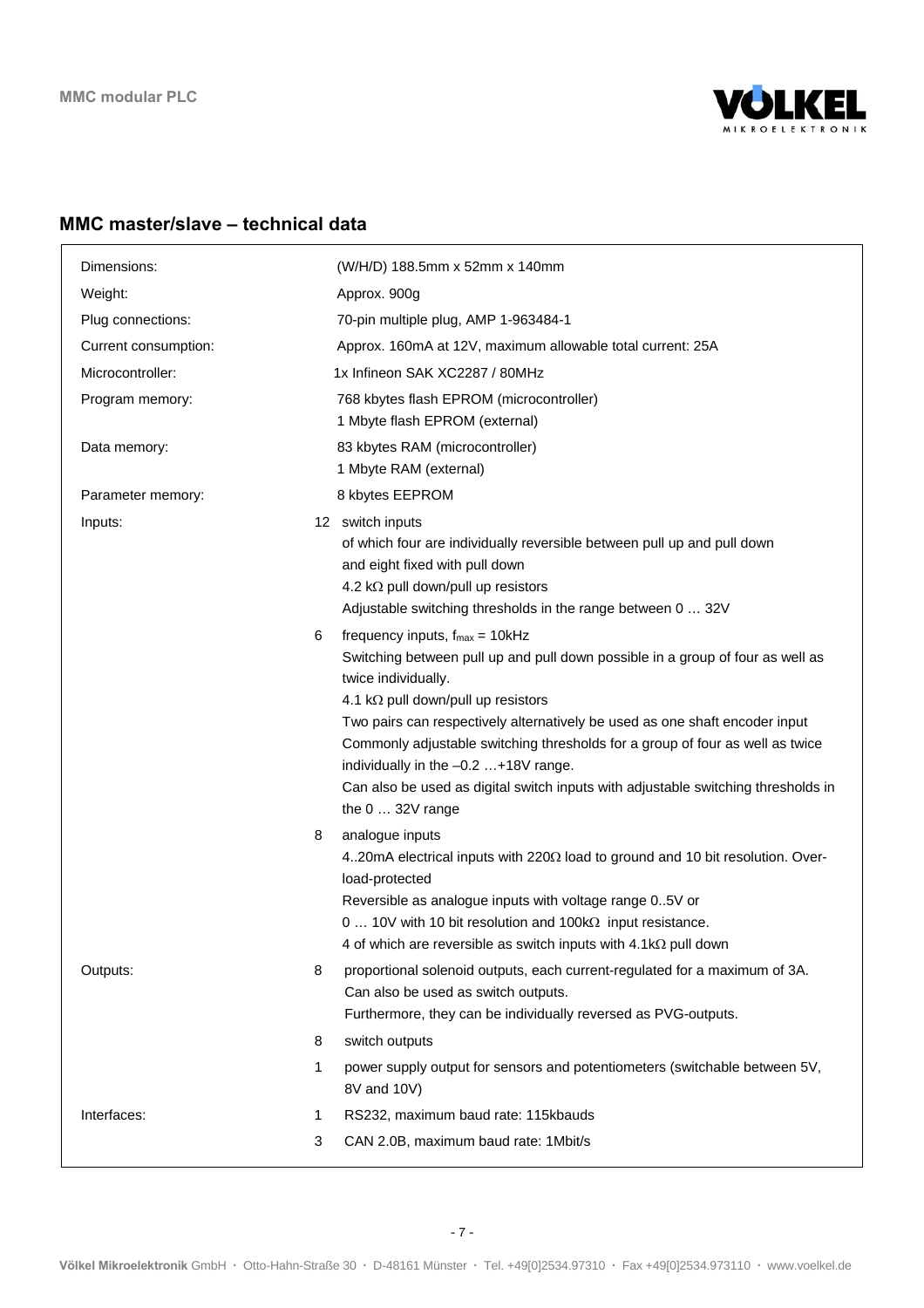

#### **MMA slave – technical data**

| Dimensions:          |   | (W/H/D) 152mm x 56mm x 120mm                                                                                                                                                                                                                                                                                                                                                                                                         |
|----------------------|---|--------------------------------------------------------------------------------------------------------------------------------------------------------------------------------------------------------------------------------------------------------------------------------------------------------------------------------------------------------------------------------------------------------------------------------------|
| Weight:              |   | Approx. 600g                                                                                                                                                                                                                                                                                                                                                                                                                         |
| Plug connections:    |   | Multiple plug, AMP 1-0967280-1, 42 contacts                                                                                                                                                                                                                                                                                                                                                                                          |
| Current consumption: |   | Approx. 150mA at 12V<br>Maximum allowable total current: 25A                                                                                                                                                                                                                                                                                                                                                                         |
| Microcontroller:     |   | 1x Infineon SAK XC2287 / 80MHz                                                                                                                                                                                                                                                                                                                                                                                                       |
| Program memory:      |   | 768 kbytes flash EPROM (microcontroller)                                                                                                                                                                                                                                                                                                                                                                                             |
| Data memory:         |   | 83 kbytes RAM (microcontroller)                                                                                                                                                                                                                                                                                                                                                                                                      |
| Parameter memory:    |   | 8 kbytes EEPROM                                                                                                                                                                                                                                                                                                                                                                                                                      |
| Inputs:              | 4 | switch inputs<br>Switching between pull up and pull down possible in a group of two as well as<br>twice individually.<br>4.2 k $\Omega$ pull down/pull up resistors<br>Adjustable switching thresholds in the range between 032V.                                                                                                                                                                                                    |
|                      | 4 | frequency inputs, $f_{max} = 10kHz$<br>Switching between pull up and pull down possible in a group of two as well as<br>twice individually.<br>4.1 kΩ pull down/pull up resistors<br>Respectively two frequency inputs can be used as a shaft encoder input.<br>Adjustable switching thresholds in the range between -0.2 18V<br>Can also be used as digital switch inputs with adjustable switching thresholds in<br>the 032V range |
|                      | 4 | Analogue inputs<br>420mA electrical inputs with 220Ω load to ground and 10 bit resolution. Overload-<br>protected<br>Reversible as analogue inputs with voltage range 0.5V or 010V with 10 bit reso-<br>lution and $100k\Omega$ input resistance.                                                                                                                                                                                    |
|                      | 4 | Coding inputs<br>Distinguishing 10 device addresses.                                                                                                                                                                                                                                                                                                                                                                                 |
| Outputs:             | 8 | proportional solenoid outputs, each current-regulated for a maximum of 3A.<br>Can also be used as switch outputs.                                                                                                                                                                                                                                                                                                                    |
|                      | 1 | power supply output for sensors and potentiometers (switchable between 5V, 8V<br>and 10V)                                                                                                                                                                                                                                                                                                                                            |
|                      | 1 | analogue ground for sensor and potentiometer connection                                                                                                                                                                                                                                                                                                                                                                              |
| Interfaces:          | 1 | CAN 2.0B, maximum baud rate: 1Mbit/s                                                                                                                                                                                                                                                                                                                                                                                                 |
|                      |   |                                                                                                                                                                                                                                                                                                                                                                                                                                      |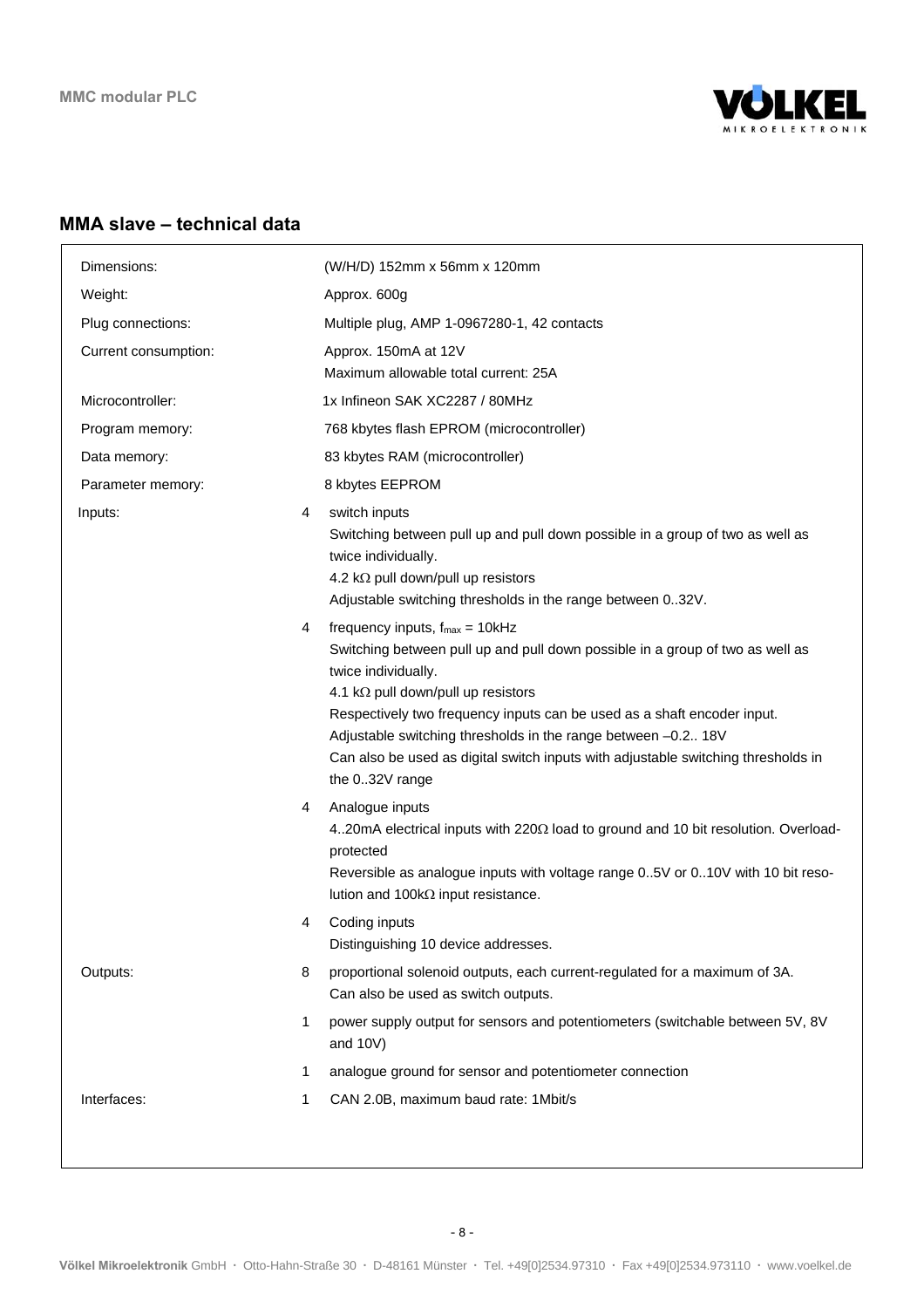

#### **MMD slave – technical data**

| Dimensions:          |         | (W/H/D) 152mm x 56mm x 120mm                                                                                                                                                                                                                                                                                                                                 |
|----------------------|---------|--------------------------------------------------------------------------------------------------------------------------------------------------------------------------------------------------------------------------------------------------------------------------------------------------------------------------------------------------------------|
| Weight:              |         | Approx. 600g                                                                                                                                                                                                                                                                                                                                                 |
| Plug connections:    |         | Multiple plug, AMP 1-0967280-1, 42 contacts                                                                                                                                                                                                                                                                                                                  |
| Current consumption: |         | Approx. 160mA at 12V<br>Maximum allowable total current: 25A                                                                                                                                                                                                                                                                                                 |
| Microcontroller:     |         | 1 x XC164CM / 40MHz                                                                                                                                                                                                                                                                                                                                          |
| Program memory:      |         | 128 byte flash EPROM (microcontroller)                                                                                                                                                                                                                                                                                                                       |
| Data memory:         |         | 8 kbytes RAM (microcontroller)                                                                                                                                                                                                                                                                                                                               |
| Parameter memory:    |         | 8 kbytes EEPROM                                                                                                                                                                                                                                                                                                                                              |
| Inputs:              | 16<br>4 | switch inputs<br>4 of which are in a group reversible between pull up and pull down, 8 fixed with pull down<br>and 4 more individually reversible as an alternative to switch outputs.<br>4.2 k $\Omega$ pull down/pull up resistors<br>Adjustable switching thresholds in the range between 0  32V.<br>Coding inputs<br>Distinguishing 10 device addresses. |
| Outputs:             | 18      | Switch outputs, each for a maximum of 4A. 4 of them can be reversed as switch<br>inputs                                                                                                                                                                                                                                                                      |
| Interfaces:          | 1       | CAN 2.0B, maximum baud rate: 1Mbit/s                                                                                                                                                                                                                                                                                                                         |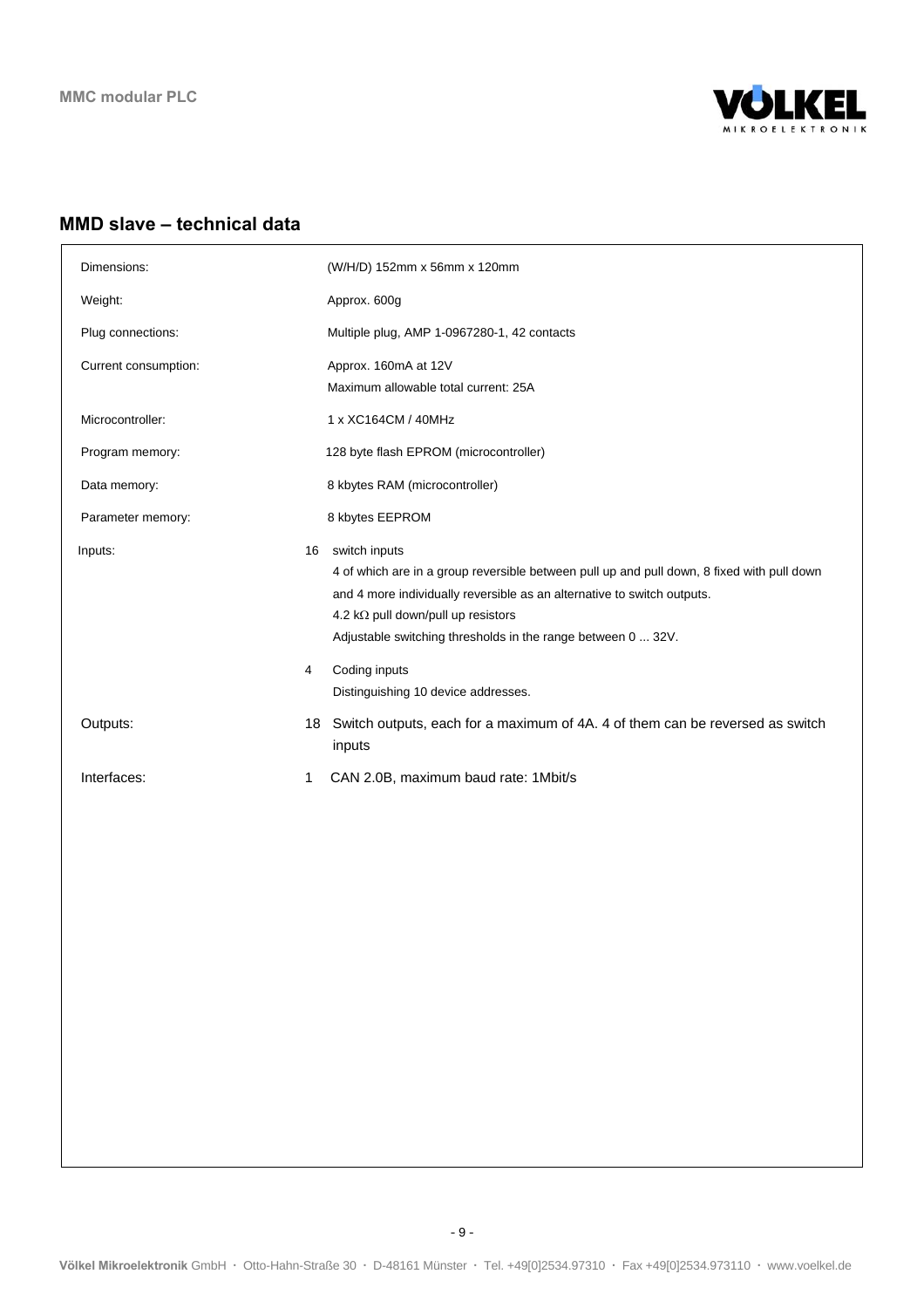

# **MMC - development accessories**

#### **Test box / simulation box**

The MMC test and simulation boxes for masters and slaves support the software development. Their integrated sensors and actuators enable testing and optimisation of the input and output functions and the parameterisation like on a real machine. Optionally, external sensors and actuators can be connected. The simulation replaces functional software tests on the machine and leads to fast, convincing results. This considerably reduces actual commissioning time.

To set up the test environment, the controller is plugged into the correct simulation box which is connected via the service lines provided and an RS232 connection is made to the PC. Now all inputs and outputs are available for simulation.

#### **MMC with the test box**





#### **MMA** with the test box **MMD** with the test box

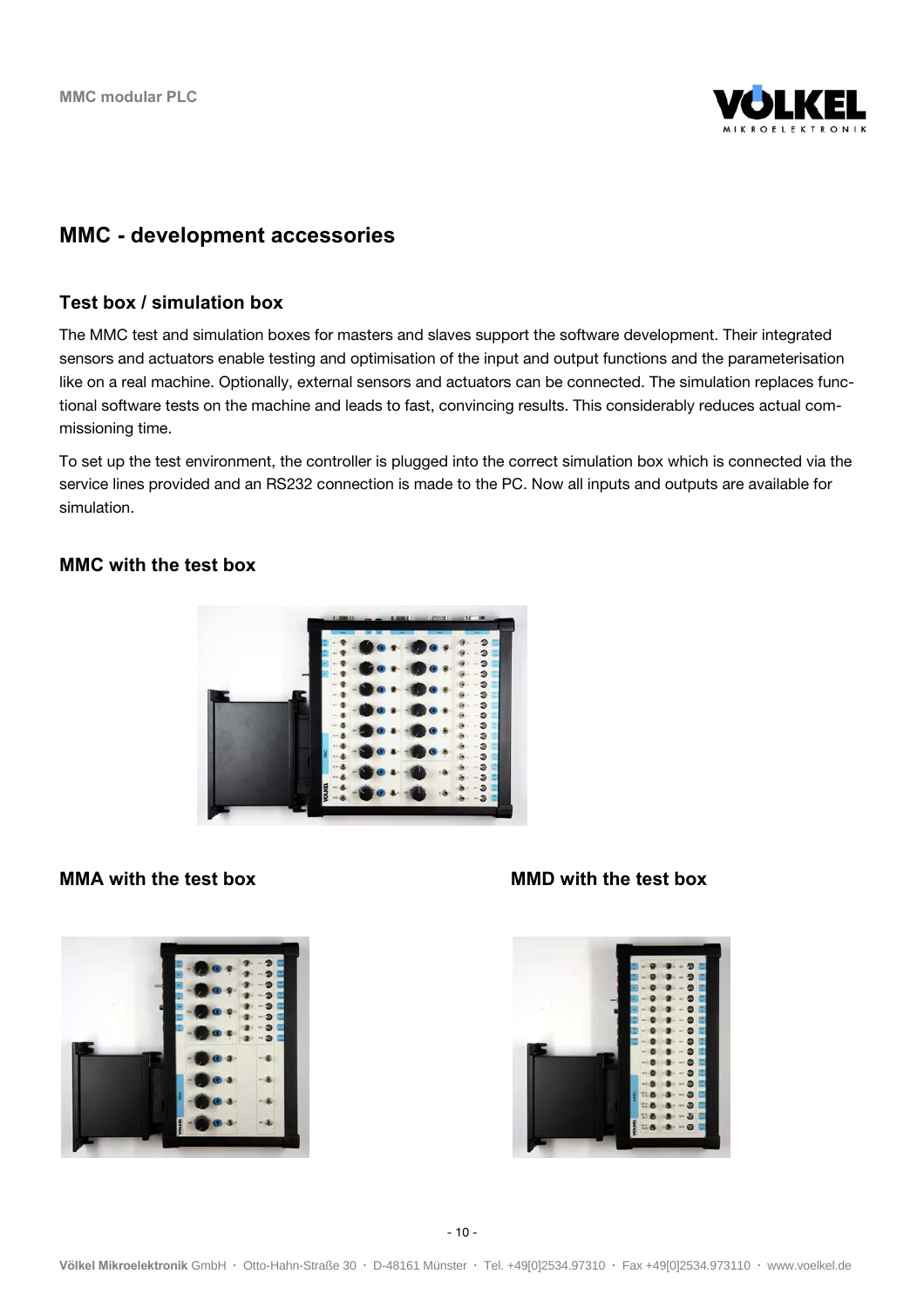

# **MMC housings and dimensions**

The housings are designed for the extreme operating conditions in mobile applications. Safety class IP65 provides effective protection against the penetration of dust and jet water, safety class IP69K provides extensive protection against cleaning with high-pressure cleaners.

The ventilation membrane hinders humidity condensing in the interior of the housing. An LED at the front plate indicates the operating status



#### **Dimensions MMC**